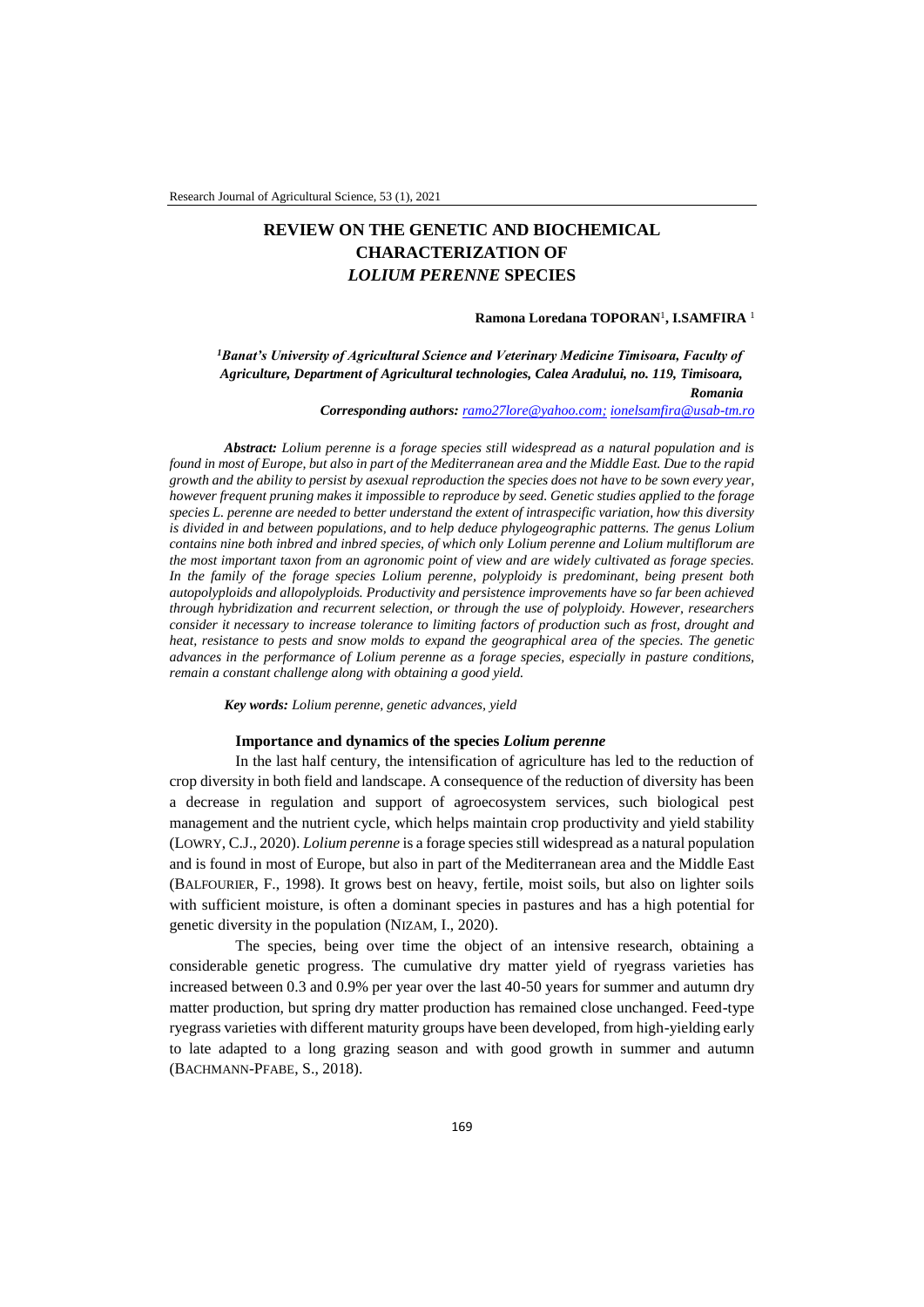#### **Elements of karyotypic characterization and genetic maps**

The genus *Lolium* contains nine species, both inbred and inbred species, of which only *Lolium perenne* and *L. multiflorum* are the most important taxon from an agronomic point of view and are widely cultivated as forage species (GUAN, X., 2017). Both species are diploid  $(2n = 2x = 14)$ , wind-pollinated with heterozygous individuals, and natural and synthetic populations are very heterogeneous in nature (WANG, J., 2014). *Lolium perenne* is thus a crosspollinated species and the populations of varieties are formed from a background of heterozygous nuclear genome (DIEKMANN, K., 2009). The genetic relationships between adhesions and the biogeographical distribution of haplotypes were investigated using population genetic diversity measures and molecular variance analysis. The investigation concluded that much of the diversity of the European *L. perenne* ecotype (61%) could be attributed to population variation, finding evidence that also shows a probable migration path of *L. perenne* from the southern regions of Europe to the north (MCGRATH, SK., 2008).

Intraspecific genetic diversity is important for long-term population persistence for two reasons: genetically determined phenotypic variation is equivalent to population adaptive potential and neutral genetic variation of natural populations reflects inbreeding and genetic drift, which reduce population viability (KAHILAINEN, A., 2014). Many plants in the natural flora, including perennial ryegrass, lose their genetic variability over time, suffer from genetic pollution or disappear, research results have indicated that higher genotypes of perennial ryegrass could be used in future breeding programs (OZKOSE, A. & TAMKOC, A., 2014). Studies of the genetic diversity of ryegrass using morphological characteristics, initially focused on natural populations, to establish collections of valuable genetic bank materials and to help understand the processes of diversification in response to ecological factors. Following the development of molecular genetic marker systems, these technologies have been applied to studies on the diversity of both non-domesticated (spontaneous) ryegrass germplasm and those cultured in order to understand genetic relationships (WANG, J., 2016).

The implementation of molecular markers in breeding programs allows early and efficient selection of desired genotypes. Molecular markers can be used for DNA profiling to provide the information needed to identify the variety and certify seed purity (JONES, E.S., 2001), or provide useful information to help create improved populations adapted to future regional climates. Molecular markers have also been shown to be effective in characterizing the overall diversity of ryegrass (KEEP, T., 2020), the study of genetic variation requires knowledge of genomic sequences to develop new varieties. The genome of the *L. perenne* chloroplast was sequenced using plant material, thus detecting several polymorphisms with unique nucleotides during the assembly of the chloroplast genome. Such polymorphisms offer great potential in the development of markers for the study of genetic variation in and between populations of *L. perenne* and its close relatives (DIEKMANN, K., 2012). In recent years, more and more authors have advocated the use of markers that will improve the efficiency of breeding programs, (TURNER, L.B., 2010), the first map of the molecular genetic link of ryegrass was developed by crossing a perennial ryegrass with an interspecific hybrid of Italian ryegrass. The map had 106 loci, including a restriction fragment length polymorphism, randomly amplified DNA polymorph. It also contained a large number of isozymic markers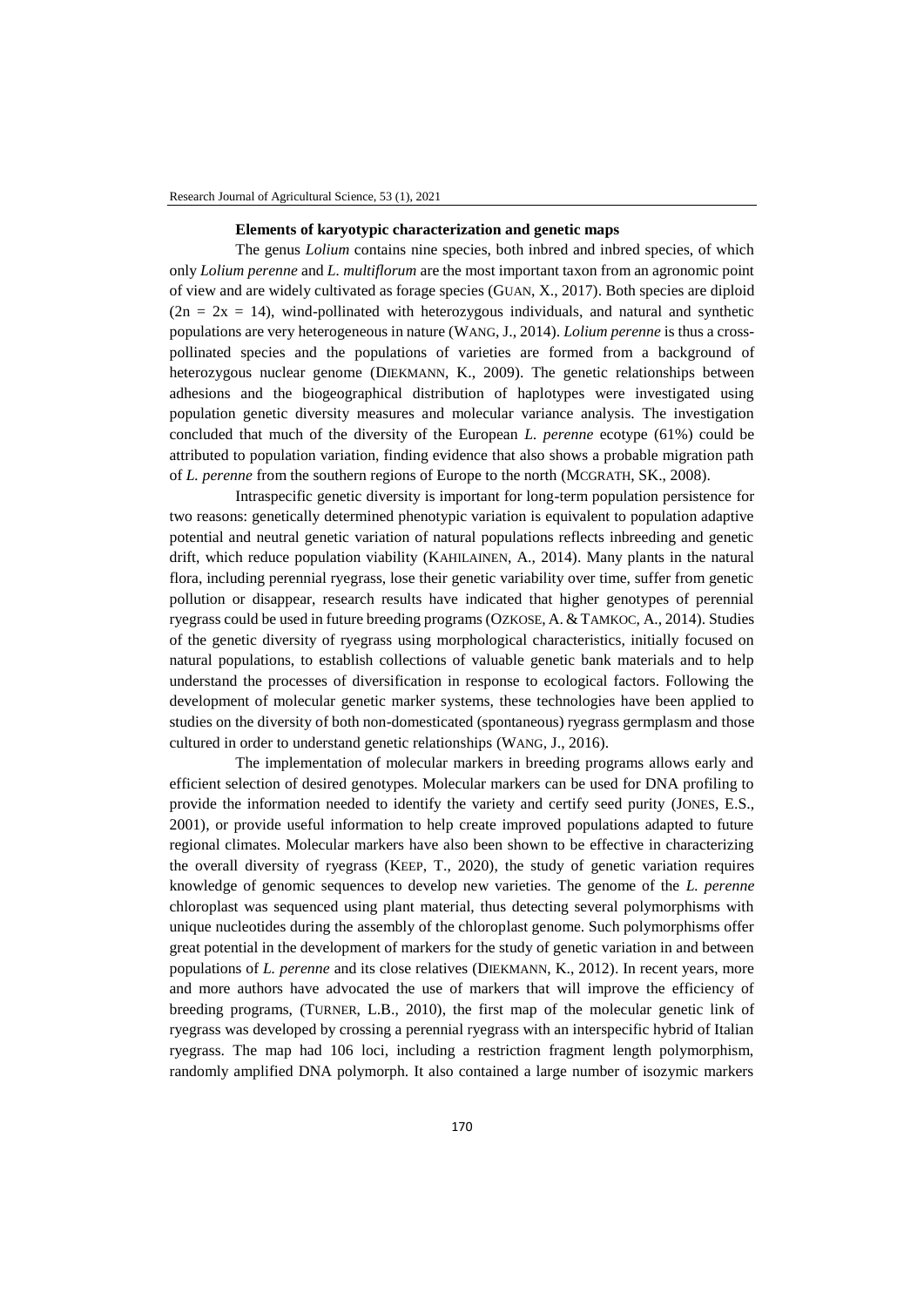and a length of 692 cm (SIM, S.,2005). In this case, genetic maps facilitate the study of genome structure, evolution, but also the identification of monogen, traits or Mendelian components of quantitative traits (QTL), necessary in breeding programs (BERT, P.F., 1999).

## **Genetic structure to support the productivity of** *Lolium perenne* **species**

Genetic studies in *L. perenne* are needed to better understand the extent of infraspecific variation, how this diversity is divided into and between populations, and to help deduce phylogeographic patterns (MCGRATH, S.,2007).

The condition of plant polyploidy has adaptive importance in the evolution of species, ryegrass being the most desired forage species as a presence in the vegetation but also a key component of the most productive pastures (KATOVA, A., 2008). Although artificial polyploids have been created in the perennial ryegrass forage species, natural polyploidy has never been found, unlike the *Festuca* genus (TERRELL, E.E., 1966). Ryegrass is primarily diploid, but a tetraploid variety ( $2n = 4x = 28$ ) has also been created to improve feed productivity and quality. As a self-incompatible species, the perennial ryegrass has a high degree of genetic diversity in the population, characterized by morphological features such as the vigor of the shoots, the width of the leaves that ensure a high forage yield (CUI, Y., 2015). In the *Gramineae* family, polyploidy is predominant, being present both autopolyploids and allopolyploids, there are even different reproductive systems, but the most common is the hermaphrodite flower. Crosspollination in species with hermaphrodite flowers is imposed by a gametophytic genetic selfincompatibility controlled by two multiallelic and independent loci, S and Z.

The incompatibility phenotype of the pollen bean is determined by its haploid genome and the pollen bean is incompatible when the same S and Z alleles carried by pollen are present in the pistil (DO CANTO, J., 2017). The pollen grain is incompatible if its S and Z alleles are present in the female genotype. Where gametophytic genetic self-incompatibility is present, the development of varieties in synthetic or population varieties is limited, maintaining high levels of heterozygosity and heterogeneity and often segregation for alleles is harmful (DO CANTO, J., 2017). Self-incompatibility in plant populations ensures high levels of heterosis as well as genetic diversity that lead to greater resistance, adaptation to environmental changes. However, the existence of an effective self-incompatibility system in fodder crop species is problematic because the harvest to improved methods is limited (SLATTER, L.M., 2020).

To date, there are few published studies on genotypic differences in perennial ryegrass in growth responses, especially in cold climates. Cold climate stress occurs at sufficiently low temperatures (0 to 15  $^{\circ}$ C) and can cause damage to plant tissues, while freezing stress causes damage at temperatures below 0 °C, but plants in temperate regions are considered tolerant at varying degrees of cooling. Stress at low temperature also inhibits various metabolic reactions, which lead to changes in phenotypic characteristics (FÖRSTER, L., 2018). Improving winter hardiness is an important goal in breeding and marker-assisted selection has the potential to increase breeding efficiency for improved cold tolerance (SKØT, L., 2002).

The nature of the ryegrass reproductive system is the reason for the genetic progress made in breeding programs based on gene selection and sexual recombination. Continuous selection of whole clones or only from shoots contributes to the improvement of pastures, as the desired traits are evaluated after each generation; however, progress is quite slow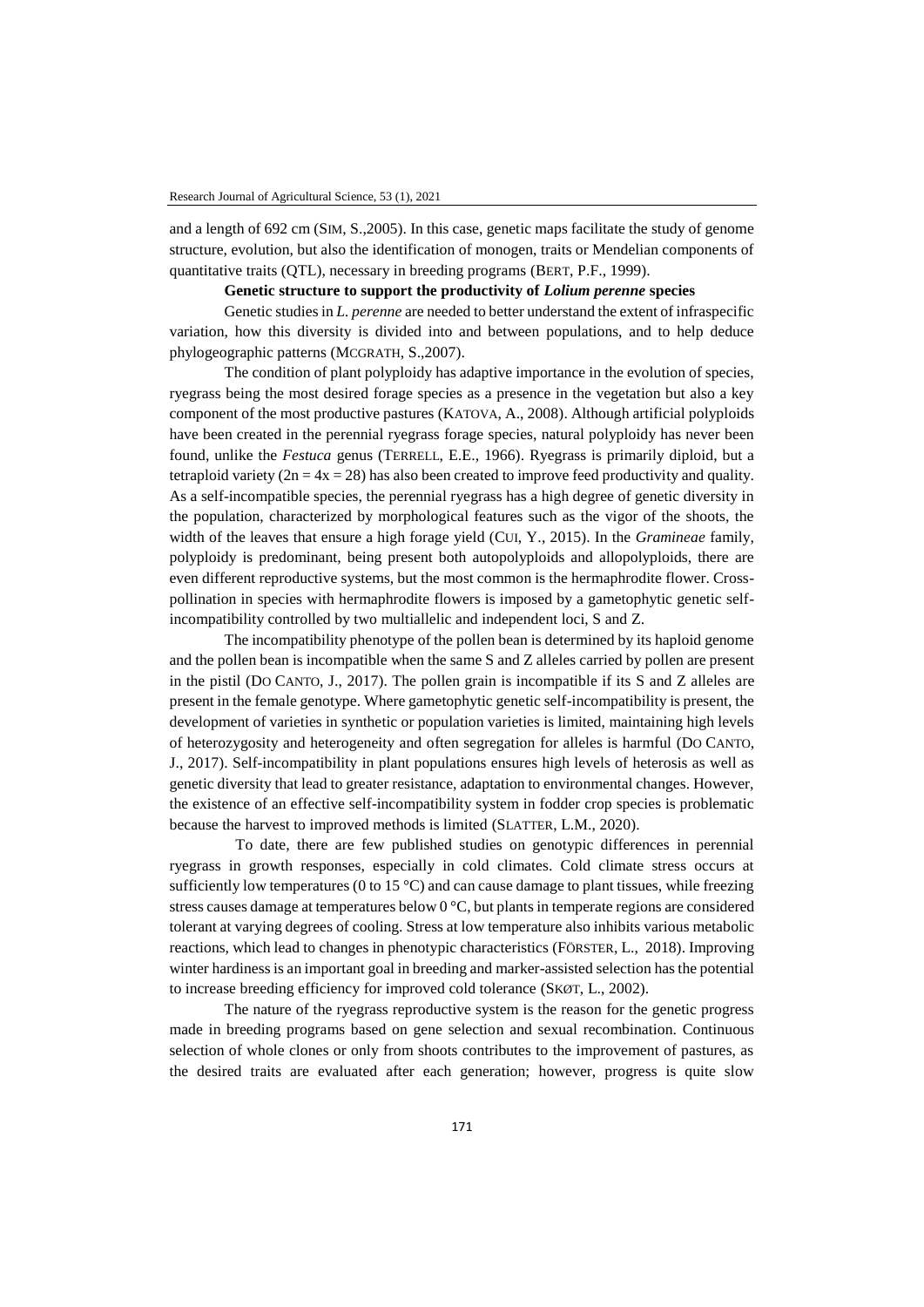(ESQUEDA, M.K., 2017). There is, however, a gap in how the combination of plant species genotype and botanical composition would affect the performance of mixtures under different environmental conditions (HESHMATI, S., 2020).

## **Adaptations of** *Lolium perenne* **to climate change**

To date, improvements in the species' productivity and persistence have been achieved through hybridization and recurrent selection processes, using both the polycross method and the polyploidy. It is considered that improvements in frost, drought and heat tolerance, pests and snow resistance will be needed in the future to achieve the expansion of the geographical area of the species (WILKINS, P.W., 1991). Studies show that drought will increase in frequency and severity in temperate regions due to climate change, and evidence suggests that highly productive grasslands will be more affected by drought than low-productivity grasslands. An understanding of drought-related mechanisms could serve to improve their performance in soil water deficit conditions through management and / or reproduction practices (HOFER, D., 2017). Also, pathogens significantly reduce the yield of green and dry matter as well as feed quality, researchers estimate that in the future will be needed varieties resistant to the alternation between dry and humid climate (BRAZAUSKAS, G., 2013). The germplasm from the natural population of *Lolium perenne* is useful for reproduction due to its adaptation to a wide range of climates. Climate-adaptive genes can be detected from associations between genotype, phenotype and climate, but an integrated framework for the analysis of the three sources of information is missing (BLANCO‐PASTOR, J.L., 2021).

#### **CONCLUSIONS**

Studies in the field show that today, a complete range of perennial ryegrass varieties is available for the agricultural industry, from early flowering diploids to late flowering tetraploids. Genetic advances should be made from several germplasm using a combination of traditional breeding techniques with new technologies, such as marker-assisted selection. However, an overall performance of the forage species of *Lolium perenne* in pasture remains a challenge, as ryegrass varieties are used in mixture with white clover to obtain a good yield (STEWART, A., 2006). High-yielding genotypes of *Lolium perenne* can be improved by monitoring the efficient characteristics of the plant, which leads to the reproduction of new varieties, and the main goal in breeding forage plants is to develop and produce new superior genotypes. Only by breeding can a new variety of crops be cultivated, with high yield and resistance to pests and diseases (AYGÜN, C. & OLGUN, M., 2013).

#### **BIBLIOGRAPHY**

- AYGÜN, C. & OLGUN, M., 2013. Determination of plant characteristics on perennial ryegrass (Lolium perenne) genotypes selected from natural pastures. *Biological Diversity and Conservation*, 6 (3), 97-106.
- BACHMANN-PFABE, S., WILLNER E., & DEHMER K. J., 2018. Ex-situ evaluations of Lolium perenne L. ecotypes collected in Bulgaria, Croatia, Spain and Ireland reveal valuable breeding material. *Genetic Resources and Crop Evolution*, 65 (1), 1423–1439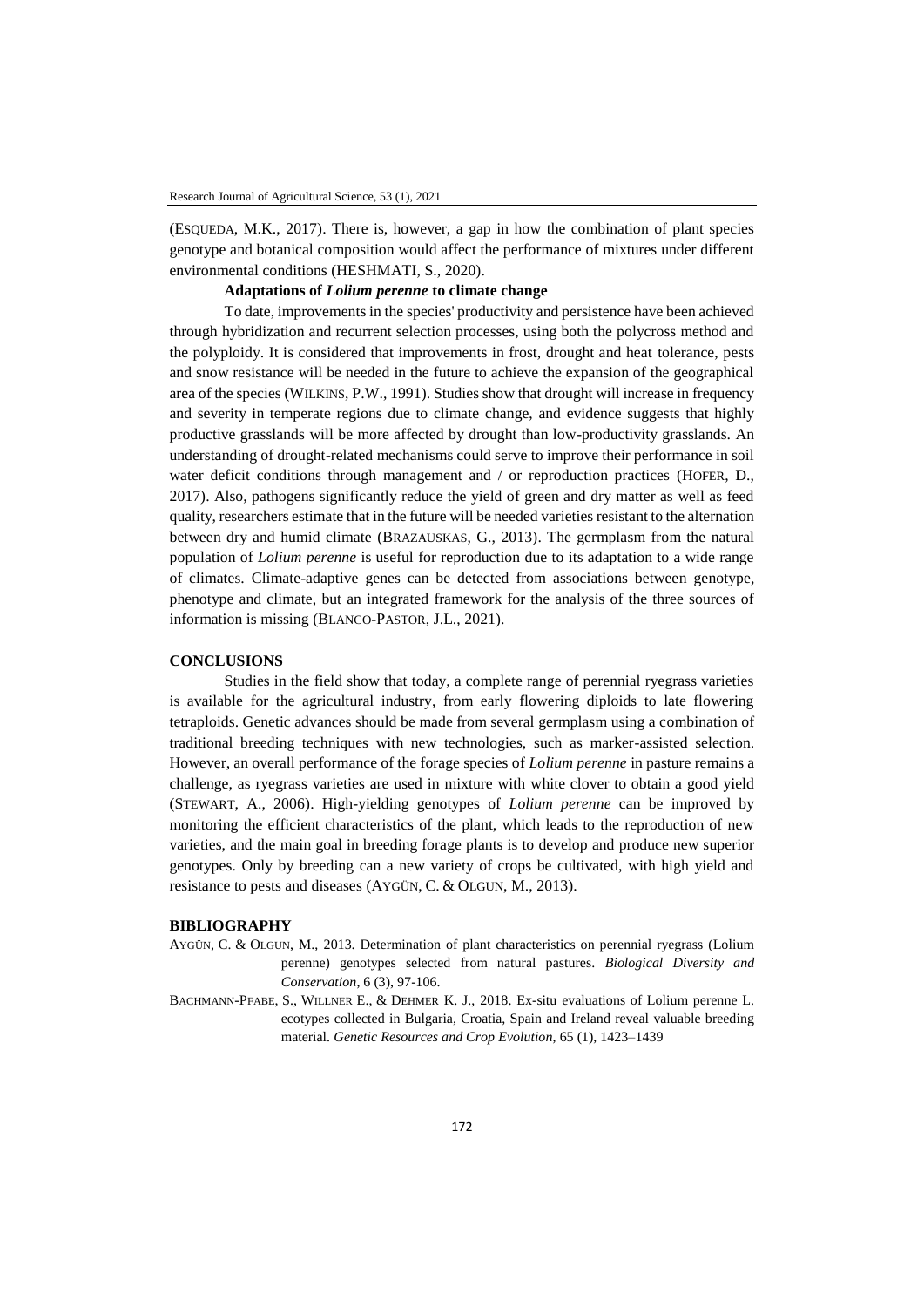- BALFOURIER, F., CHARMET, G., & RAVEL C., 1998. Genetic differentiation within and between natural populations of perennial and annual ryegrass (Lolium perenne and L. rigidum). *Heredity*, 81, 100–110
- BERT, P.F., CHARMET, G., SOURDILLE, P., HAYWARD, M.D., & BALFOURIER, F., 1999. A high-density molecular map for ryegrass (Lolium perenne) using AFLP markers. *Theor Appl Genet*, 99, 445–452
- BLANCO‐PASTOR,J.L., BARRE, P., KEEP, T., LEDAUPHIN, T., ESCOBAR GUTIÉRREZ, A., ROSCHANSKI, A.M., ROLDÁN‐RUIZ, I., MANEL, S., & SAMPOUX, J.P., 2021. Canonical correlations reveal adaptive loci and phenotypic responses to climate in perennial ryegrass. *Molecular ecology resources*, 21 (3), 849-870
- BRAZAUSKAS, G., XING, Y., STUDER, B., SCHEJBEL, B., FREI, U., BERG P.R., & LÜBBERSTEDT, T., 2013. Identification of genomic loci associated with crown rust resistance in perennial ryegrass (Lolium perenne L.) divergently selected populations. *Plant Science*, 208, 34-41
- CUI, Y., WANG, J., WANG, X., & JIANG, Y., 2015. Phenotypic and Genotypic Diversity for Drought Tolerance among and within Perennial Ryegrass Accessions. *HortScience*. *American Society for Horticultural Science*, 50 (8), 1148–1154
- DIEKMANN, K., HODKINSON, T.R., & BARTH, S., 2012. New chloroplast microsatellite markers suitable for assessing genetic diversity of Lolium perenne and other related grass species. *Annals of Botany*, 110 (6), 1327–1339
- DIEKMANN, K., HODKINSON, T.R., WOLFE, K.H., VAN DEN BEKEROM, R., & DIX P.J.**,** 2009. Complete Chloroplast Genome Sequence of a Major Allogamous Forage Species, Perennial Ryegrass (Lolium perenne L.). *DNA Research*, 16 (3), 165–176
- DO CANTO, J., 2017. Genetic studies on self-fertility in perennial ryegrass (Lolium perenne L.) with implications for hybrid breeding in allogamous grasses. *Graduate theses and dissertations. Iowa State University*[, https://doi.org/10.31274/etd-180810-5129](https://doi.org/10.31274/etd-180810-5129)
- DO CANTO, J., STUDER, B., FREI, U., & LÜBBERSTEDT T., 2017. Fine mapping a self-fertility locus in perennial ryegrass. *Theoretical and Applied Genetics*, 131, 817–827
- ESQUEDA, M.K., YEN, A.L., ROCHFORT, S., GUTHRIDGE, K.M., POWELL, K.S., EDWARDS, J., & SPANGENBERG, G.C., 2017. A Review of Perennial Ryegrass Endophytes and Their Potential Use in the Management of African Black Beetle in Perennial Grazing Systems in Australia. *Frontiers in Plant Science*, 8 (3), doi: 10.3389/fpls.2017.00003
- FÖRSTER, L., GRANT, J., MICHEL, T., NG, C., & BARTH, S., 2018. Growth under cold conditions in a wide perennial ryegrass panel is under tight physiological control. *Plant biology. PeerJ - Life & Environment*, 6:e5520<https://doi.org/> 10.7717/ peerj. 5520
- GUAN, X., YUYAMA, N., STEWART, A., DING, C., XU, N., KIYOSHI, T., & CAI, H., 2017. Genetic Diversity and Structure of Lolium Species Surveyed on Nuclear Simple Sequence Repeat and Cytoplasmic Markers. *Frontiers in Plant Science*, [https://doi.org/10.3389/fpls.2017.00584.](https://doi.org/10.3389/fpls.2017.00584)
- HESHMATI, S., TONN, B., & ISSELSTEIN, J., 2020. White clover population effects on the productivity and yield stability of mixtures with perennial ryegrass and chicory. *Field Crops Research*, 252[, https://doi.org/10.1016/j.fcr.2020.107802](https://doi.org/10.1016/j.fcr.2020.107802)
- HOFER, D., SUTER, M., BUCHMANN, N., & LÜSCHER, A., 2017. Severe water deficit restricts biomass production of Lolium perenne L. and Trifolium repens L. and causes foliar nitrogen but not carbohydrate limitation. *Plant and Soil*, 421, 367–380
- JONES, E.S., DUPAL, M.P., KÖLLIKER, R., DRAYTON, M.C., & FORSTER, J.W., 2001. Development and characterisation of simple sequence repeat (SSR) markers for perennial ryegrass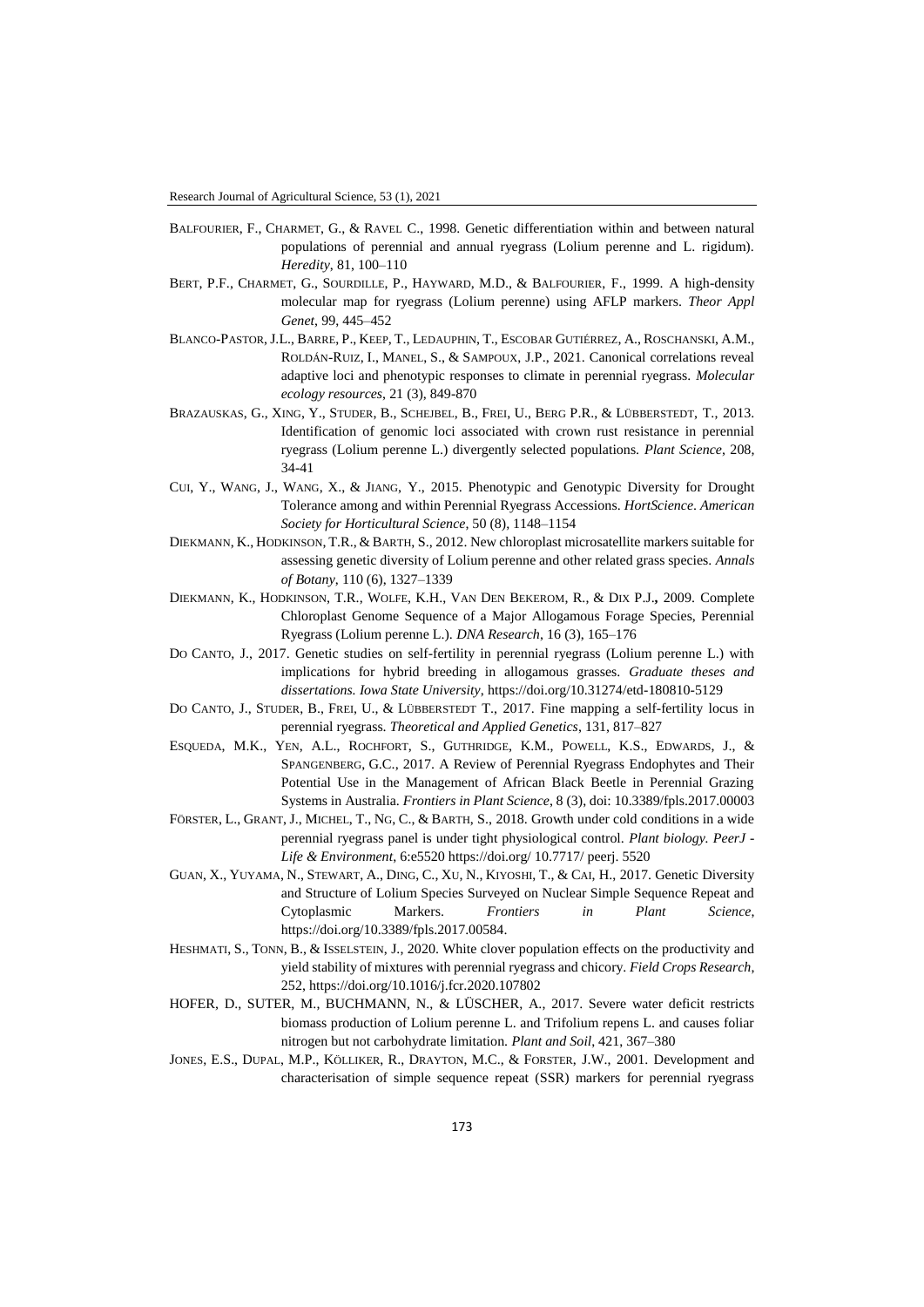(Lolium perenne L.). *Springer-Verlag. Theoretical and Applied Genetic*, 102, 405– 415

- KAHILAINEN, A., PUURTINEN, M., KOTIAHO, J.S., 2014. Conservation implications of species–genetic diversity correlations. *Global Ecology and Conservation*, 2, 315-323
- KATOVA, A., ILIEVA, A., BAERT,J., HRISTOV, K., & VAN BOCKSTAELE, E., 2008. Importance of polyploidy for forage and seed productivity and forage quality of perennial ryegrass. *Grassland Science in Europe*, 13, 254-256
- KEEP, T., SAMPOUX, J.P., BLANCO-PASTOR, J.L., DEHMER, K.J., HEGARTY, M.J., LEDAUPHIN, T., LITRICO, I., & ROSCHANSKI, A.M., 2020. High-Throughput Genome-Wide Genotyping To Optimize the Use of Natural Genetic Resources in the Grassland Species Perennial Ryegrass (Lolium perenne L.). *G3 Genes|Genomes|Genetics*, 10 (9), 3347–3364
- LOWRY, C.J., BOSWORTH, S.C., GOSLEE, S.C., KERSBERGEN, R.J., POLLNAC, F.W., SKINNER, R.H., WARREN, N.D., & SMITH, R.G., 2020. Effects of expanding functional trait diversity on productivity and stability in cultivar mixtures of perennial ryegrass. *Agriculture, Ecosystems & Environment*, 287, https://doi.org/10.1016/j.agee.2019.106691
- MCGRATH, S., HODKINSON, T.R., & BARTH, S., 2007. Extremely high cytoplasmic diversity in natural and breeding populations of Lolium (Poaceae). *Heredity*, 99, 531–544
- MCGRATH, SK., 2008. The Characterisation of Genetic Diversity of a Collection of Perennial Ryegrass (Lolium perenne L.). *Agricultural and Food Development Authority*. http://hdl.handle.net/11019/288.
- NIZAM, I., INAL, C. & TUNA, M., 2020. Some cytological and agronomic characteristics of perennial ryegrass (lolium perenne l.) accessions collected from natural flora. *Fresenius Environmental Bulletin*, 29 (03), 1741-1748
- OZKOSE, A. & TAMKOC, A., 2014. Morphological and Agronomic Characteristics of Perennial Ryegrass (Lolium perenne L.) Genotypes. *Turkish Journal Of Field Crops*, 19 (2), 231 – 237
- SIM, S., CHANG, T., CURLEY, J., WARNKE, S.E., BARKER, R.E., & JUNG G., 2005. Chromosomal rearrangements differentiating the ryegrass genome from the Triticeae, oat, and rice genomes using common heterologous RFLP probes. *Theor Appl Genet,* 110, 1011– 1019, DOI 10.1007/s00122-004-1916-1.
- SKØT, L., SACKVILLE HAMILTON, N.R., MIZEN, S., CHORLTON, K.H., & THOMAS, I.D., 2002. Molecular genecology of temperature response in Lolium perenne: 2. association of AFLP markers with ecogeography. *Molecular ecology*, 11 (9), 1865-1876
- SLATTER, L.M., BARTH, S., MANZANARES, C., VELMURUGAN, J., PLACE, I., & THOROGOOD, D., 2020. A new genetic locus for self-compatibility in the outcrossing grass species perennial ryegrass (Lolium perenne). *Annals of Botany,* XX (1–8), doi: 10.1093/aob/mcaa140.
- STEWART, A., 2006. Genetic origins of perennial ryegrass (Lolium perenne) for New Zealand pastures. *Journal of New Zealand Grasslands*, 12[, https:// doi.org/10. 33584/rps.12.2006.3042](https://doi.org/10.33584/rps.12.2006.3042)
- TERRELL, E.E., 1966. Taxonomic implications of genetics in ryegrasses (lolium). Crops Research Division, *Agricultural Research*, 138-164
- TURNER, L.B., FARRELL, M., HUMPHREYS, M.O., DOLSTRA, O., 2010. Testing water-soluble carbohydrate QTL eVects in perennial ryegrass (Lolium perenne L.) by marker selection. *Theor Appl Genet,* 121, 1405–1417
- WANG, J., COGAN, N.O.I., & FORSTER, J.W., 2016. Prospects for applications of genomic tools in registration testing and seed certification of ryegrass varieties. *Plant Breeding*, 135 (4), 405-412
- WANG, J., PEMBLETON, L.W., BAILLIE, R.C., DRAYTON, M.C., HAND, M.L., BAIN, M., SAWBRIDGE, T.I., SPANGENBERG, G.C., FORSTER, J.W., & COGAN, N.O.I., 2014. Development and